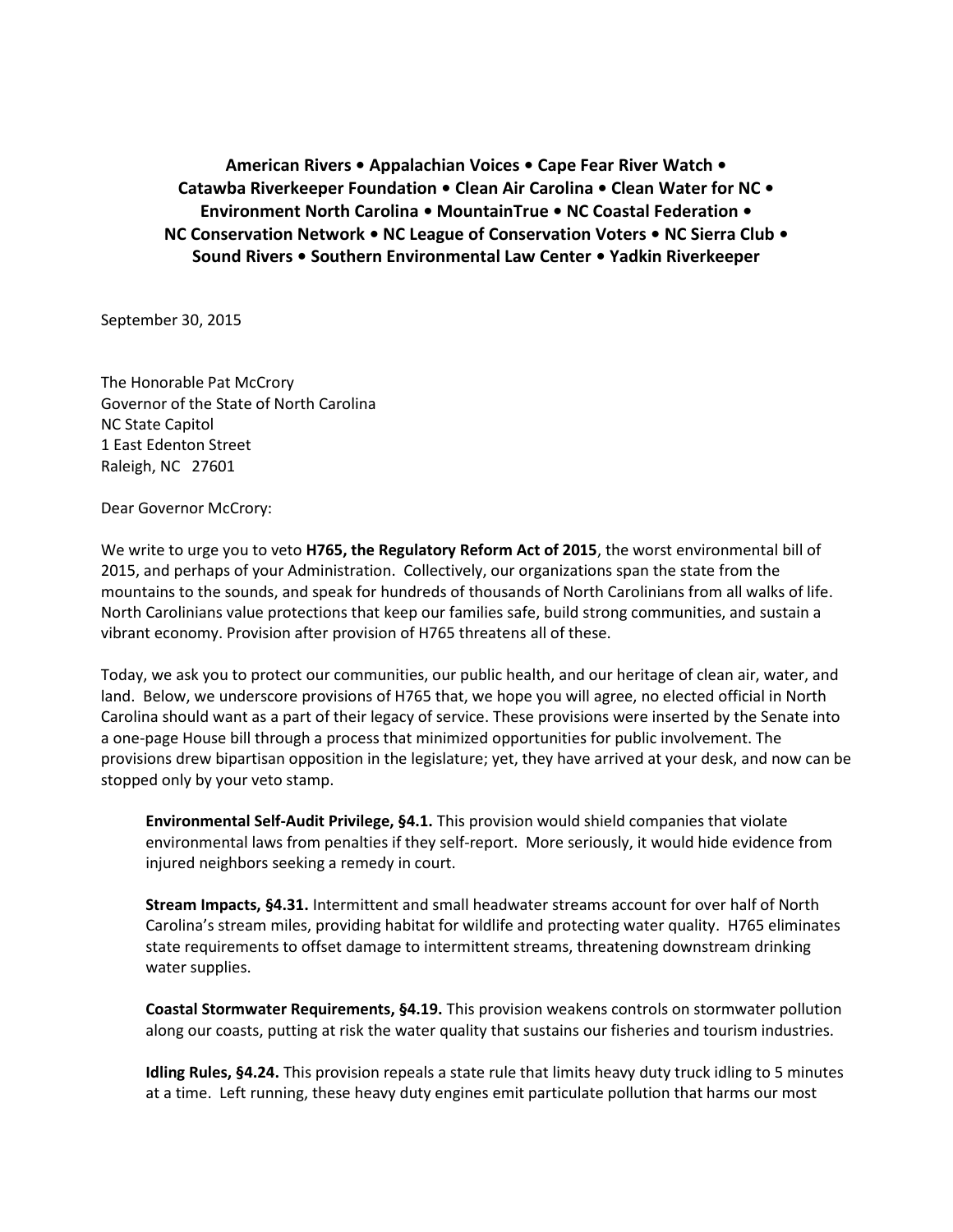susceptible populations: developing children, seniors, and sensitive adults. Cost competitive alternatives to idling are available; keeping the rules in place will protect public health without harming the economy.

**Air Monitors, §4.25.** This provision significantly reduces the number of state air quality monitors, which are vital for detecting unexpected declines in air quality as our state continues to grow rapidly. Vulnerable North Carolinians also rely on these monitors on a daily basis to protect themselves and their families from life-threatening exposures to ambient pollution.

**Risk Remediation, §4.7.** This provision expands a state program that allows incomplete cleanup of soil and groundwater contamination to cover virtually all sources of contamination, past, present and future. That expansion sharply reduces ultimate protections for neighbors, communities, and the environment at most of those sites.

Other provisions in the bill work against citizens who challenge weak air permits (§4.17); fail to collect sufficient fees from landfills to fund adequate state oversight (§4.9); and set impact thresholds that allow the destruction of most isolated wetlands across the state without mitigation (§4.18), increasing flooding downstream. A characteristic provision eliminates consideration of the economic impact of a rule change – no matter how much it costs public health, the environment, or the state as a whole (§1.6) – if it makes the rule less stringent for a polluter.

Nothing in H765 is essential. Much is harmful. Please use the veto authority vested in you by North Carolina's Constitution to reject H765's vision for a dirtier, less healthy North Carolina.

Thank you for your leadership.

Sincerely,

Molly Diggins **Brian Buzby Brian Buzby Brian Buzby Brian Buzby Brian Buzby** 

Derb Carter Harrison Marks (1989) and the United States of the Harrison Marks (1989) and the Harrison Marks (1 Director, North Carolina Office **Executive Director** Executive Director Southern Environmental Law Center Sound Rivers Sound Rivers

Todd Miller **View And Allie Mayfield Julie Mayfield** Executive Director **Bob Wagner** Bob Wagner NC Coastal Federation Co-Directors

Hope Taylor **Matter and Taylor Community** Control of the United States of the United States of the United States of the United States of the United States of the United States of the United States of the United States of t Executive Director **Executive Director** Executive Director Clean Water for North Carolina Clean Air Carolina

Carrie Clark Terri Pratt Executive Director Executive Director NC League of Conservation Voters Valley And American Conservation Valley Riverkeeper

State Director **Executive Director** Executive Director NC Sierra Club NC Conservation Network

MountainTrue